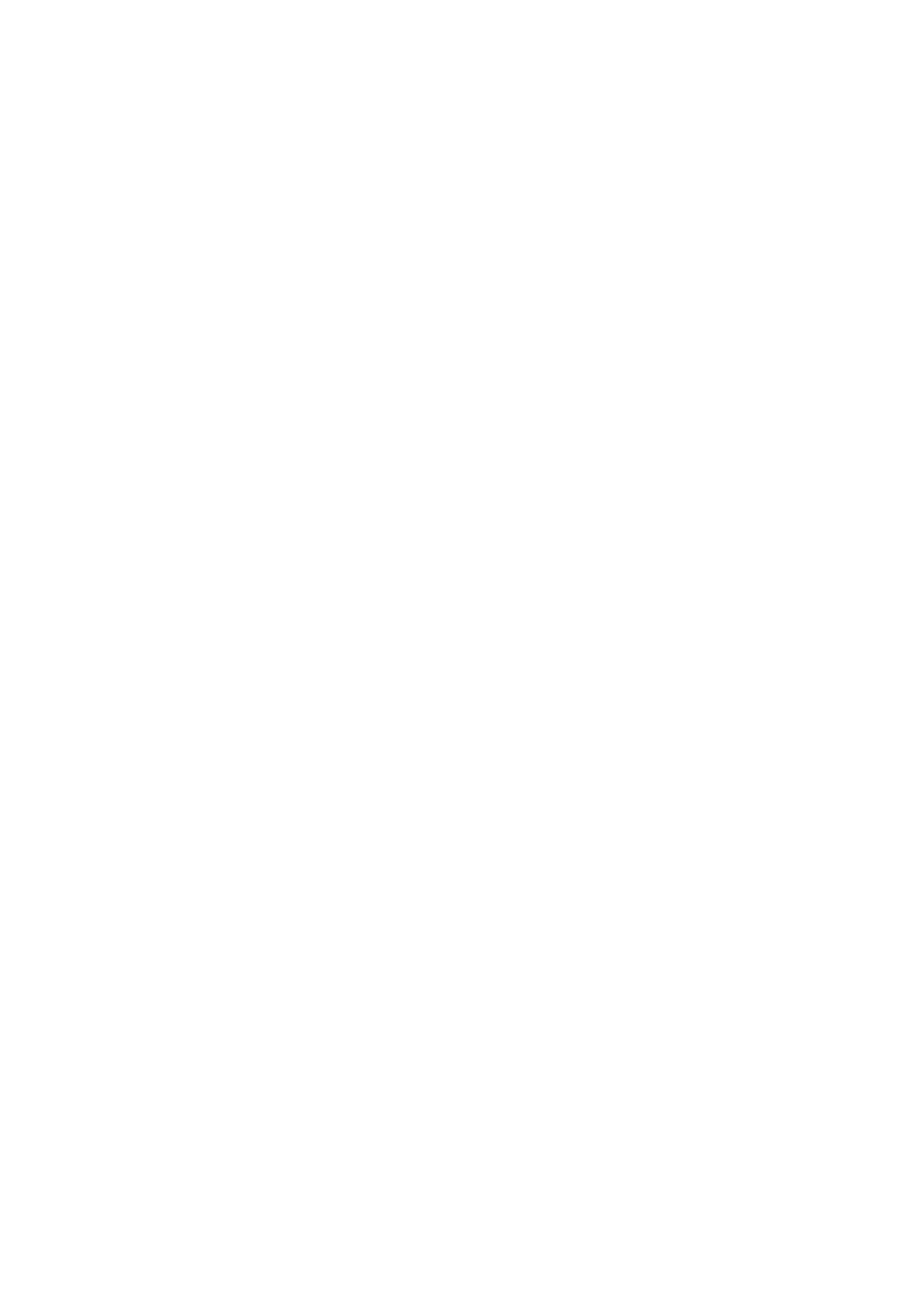### **High pressure cleaning – dangers and protection**

### **Hearing in danger**

A high pressure cleaner makes a lot of noise and loss hearing will come creeping up on you. When you are exposed to 97 dB(A) for more that 10 minutes a day you risk reduced hearing. You must wear ear protectors right from the start of your work. Choose a kind that effectively dampens high frequency noise. The ear protector must fit tightly to the ears.

If you use earmuffs you must be aware that glasses, hair and cap can keep prevent a tight fit. This diminishes the effect. Ear protectors must be maintained and the sound dampening material in the earmuffs must be changed regularly in order to provide full protection.

Some ear protectors dampen noise in all frequency areas and still make it possible to hear what is said, to hear signals etc. Some of them are equipped with radio or a plug for an mp3 player.

Ear protectors must be used as long as the high pressure cleaner is used. Even small periods of time can affect your hearing dramatically.

*At a sound frequency of 2.000 Hz the effective dampening will be reduced from ca. 40 dB(A) to ca. 20 dB(A), if the ear protectors are only used for 99 % of the time.*

| Duration<br>of use         | 100 % 99 % 98 % 95 % 90 % |    |    |    |   |
|----------------------------|---------------------------|----|----|----|---|
| Effective dampening,<br>dB |                           | 20 | 17 | 13 | Q |

#### **Bull's eye**

A high pressure cleaner whirls dirt into the air and aerosols are formed that go into your eyes and irritate – or in the worst case – injure them.

Always use goggles or a full mask. The best solution is a turbo breathing mask with a detachable screen. The screen will get dirty while you work, but it can be cleaned with a couple of pumps from a spray bottle. The screen can be changed during breaks.

High pressure cleaning requires more light (minimum 200 LUX) that the light level needed for supervising livestock.

Eye protection must be used when you work with cleaning agents or disinfectants.

Aerosols are tiny bits of solid matter like bacteria, fungus, chemicals, dust from plants and animals, mites, soil, and rust. All encapsulated in microscopic drops of water. The water makes them go deeper into the lungs than they would have done as dry matter.

#### **Breathing under attack**

Dust and aerosols hang in the air – up to one and half hours after the high pressure cleaner has been turned off. Aerosols go straight into your respiratory system and with their content of proteins and micro organisms from manure, feedstuff, livestock and soil they can cause a row of more or less disabling diseases: toxic alveolitis, asthma and allergic alveolitis, as well as various chronic respiratory diseases. You don't feel the damage at once. But your lung function is diminished fast, see figure 1.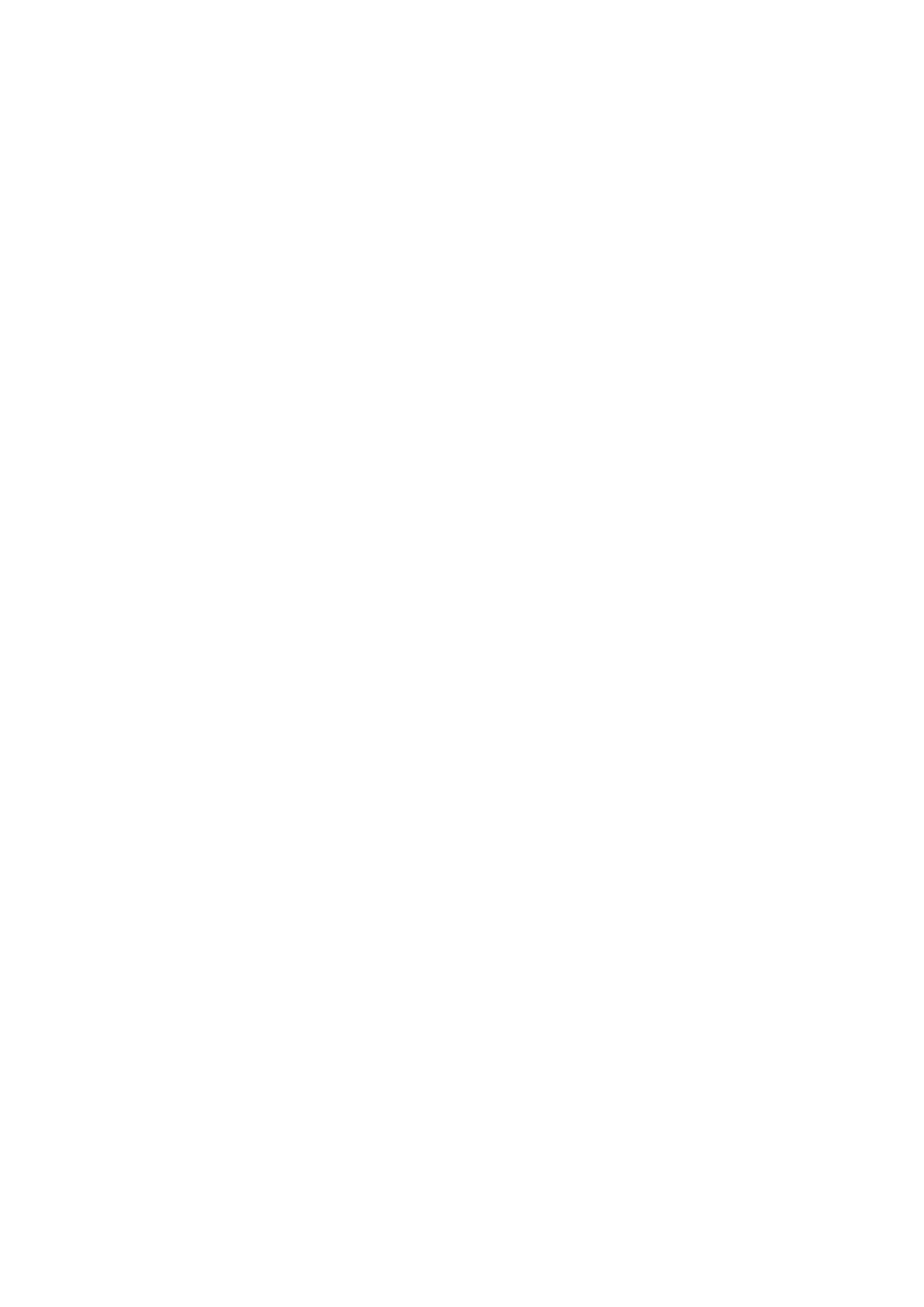## **Safety! the responsibility of the employer as well as the employee**

The employer must purchase and maintain personal protective equipment for the employees. The employer must instruct the employees in the use of the personal protective equipment and he must control that the employees actually use the equipment.

The personal protective equipment must be appropriate for the task in hand and it must fit the individual employees. The protective equipment is personal.

The employee must use all necessary personal protective equipment – and use them for the full duration of the task. If the equipment is defective he/she must inform the employer.



*Cleaning houses for broilers.*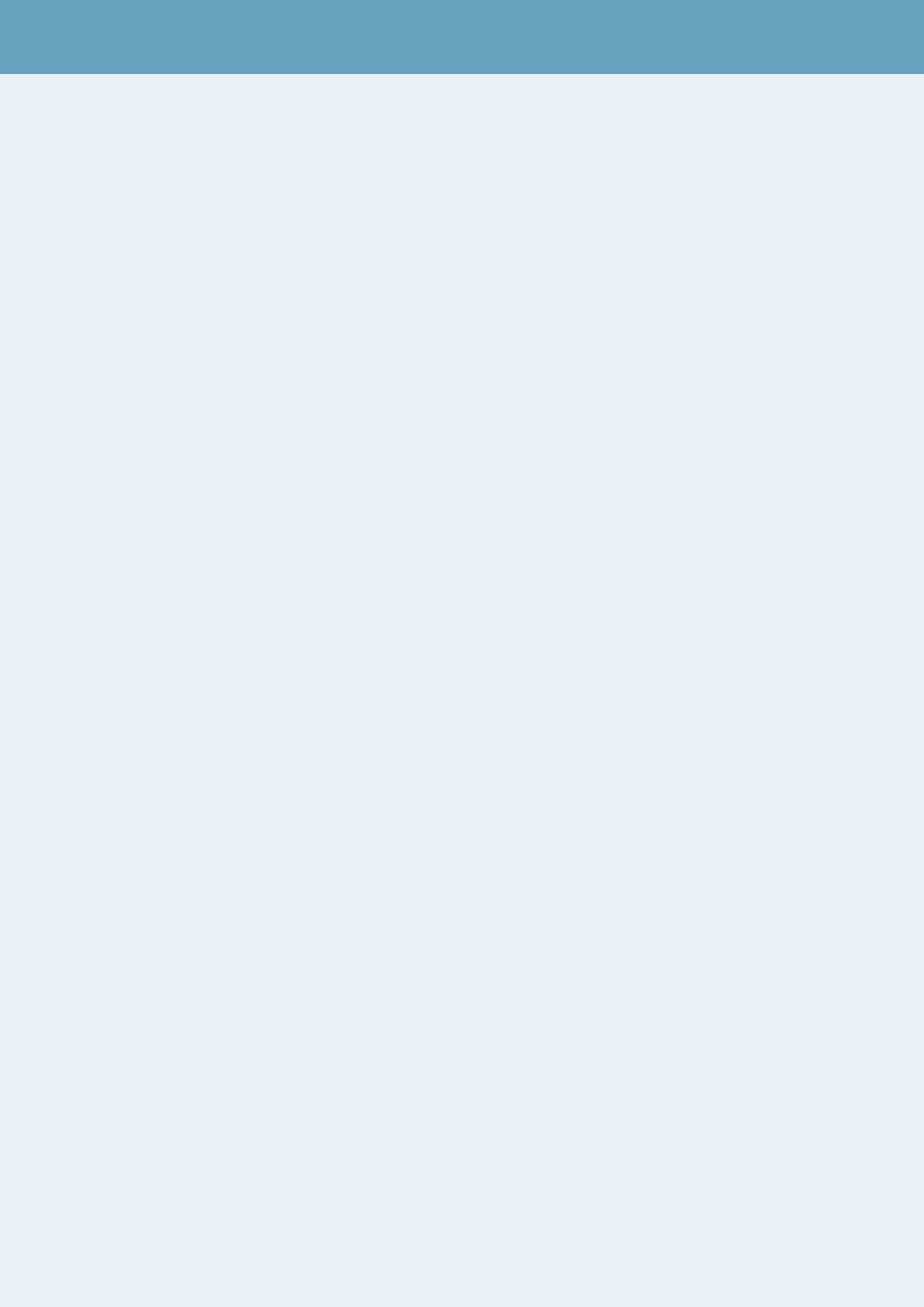# **BUILD your way to easier cleaning**

If you are going to renovate or build new livestock housing you have the possibility of building easier cleaning into your future system. You can do this through:



*Stationary compressors should be placed in a sound proofed room with an air exhauster. This causes less noise.* 

- Stationary compressors, to supply the individual washing sites. The advantage is less noise because the compressor can be placed in a closed room.
- Ample water pipes, that can transport large amounts of water – prepare for later extensions.
- Soaking systems in two parts (for pig housing): 1) A piping system over the living areas where the jets change between shower jets and 360 degrees soaking jets.

2) A piping system over the rest areas with 360 degrees soaking jets so feed and water pipes can be cleaned, too.

- LED-lighting with variable light intensity or light in two net-works where one is for daily / normal use and the other with bright light for cleaning. Fluorescent tubes and motors for ventilation must be water tight.
- Prevention of blind angles to keep you from holding too many stretched positions and to minimize the need for manual cleaning after the washing robot has finished.
- Sluicing systems (are integrated in some rotolactors and milking parlours).
- A back plate in parallel milking parlours prevents the cows from letting manure into the milking lane.
- Automatic roll-up for hoses eases the work since the hose will not lie loose on the floor.

### **Choose smooth surfaces**

Apart from this, cleaning can be made easier and more effective by as often as possible choosing materials with smooth surfaces on floors and equipment. Dirt can be removed easier and with a lower water pressure. Plastic, steel, flat bars and surface treated concrete are such cleaning friendly materials.

### **Details with effect**

Finally a line of simple details can help to remove what prevents easy and effective cleaning:

- Pipe ends must be closed.
- Gate handles must be made of smooth metal
- Threads must not poke out.
- Foundations under mangers must be even mangers without foundations force the cleaner to crawl.
- Blind corners must have smooth transitions in order to limit back spray.
- Side strengtheners can be made of flat bars with smooth surfaces.



*A stationary high pressure cleaner makes washing easier.*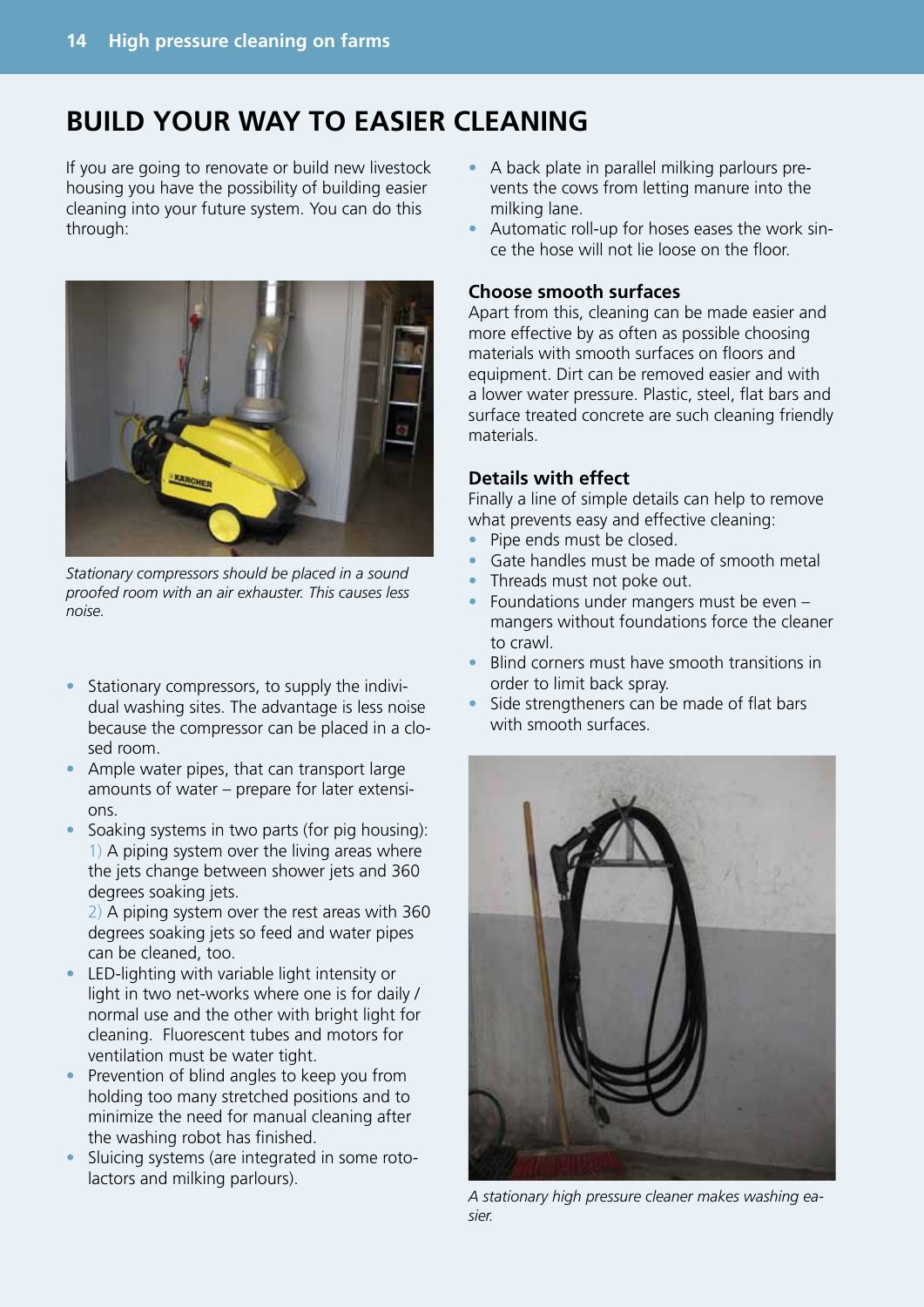## **Before you buy a high pressure cleaner**

You can save money through a few simple considerations before you buy a high pressure cleaner. Ask yourself the following questions:

- 1. Can the time you now spend on high pressure cleaning be spent better on other work? *- Maybe it pays to let professionals take care of the big cleaning tasks, so that you will only have to take care of the smaller ones.*
- 2. Would it be financially wise to invest in a cleaning robot?

*- Cost accounting for this investment can be found – and the robot might be shared with another farmer.*



*This handle does not require much finger pressure to activate the high pressure cleaner. This relieves the muscles of the lower arm. It can be used with other brands. Note the short lance that makes it possible to clean in narrow places.* 

3. Could exchanging and buying new accessories (gun/lance/jets) be put instead of buying a new high pressure cleaner?

*- Technical developments in this area has been concentrated on the accessories and new technical developments that can be used with your existing high pressure cleaner could be a good idea if the high pressure cleaner basically works well.*

4. Would a longer hose with perhaps a different diameter and turn clutch ease the work? *- A longer hose gives the cleaner a bigger radius. The diameter can be adjusted to prevent the hose from getting stuck on the slats. Turn clutches prevent the hose from curling up.*



*There are various kinds of accessories on the market adapted to various cleaning tasks. The result is better comfort.*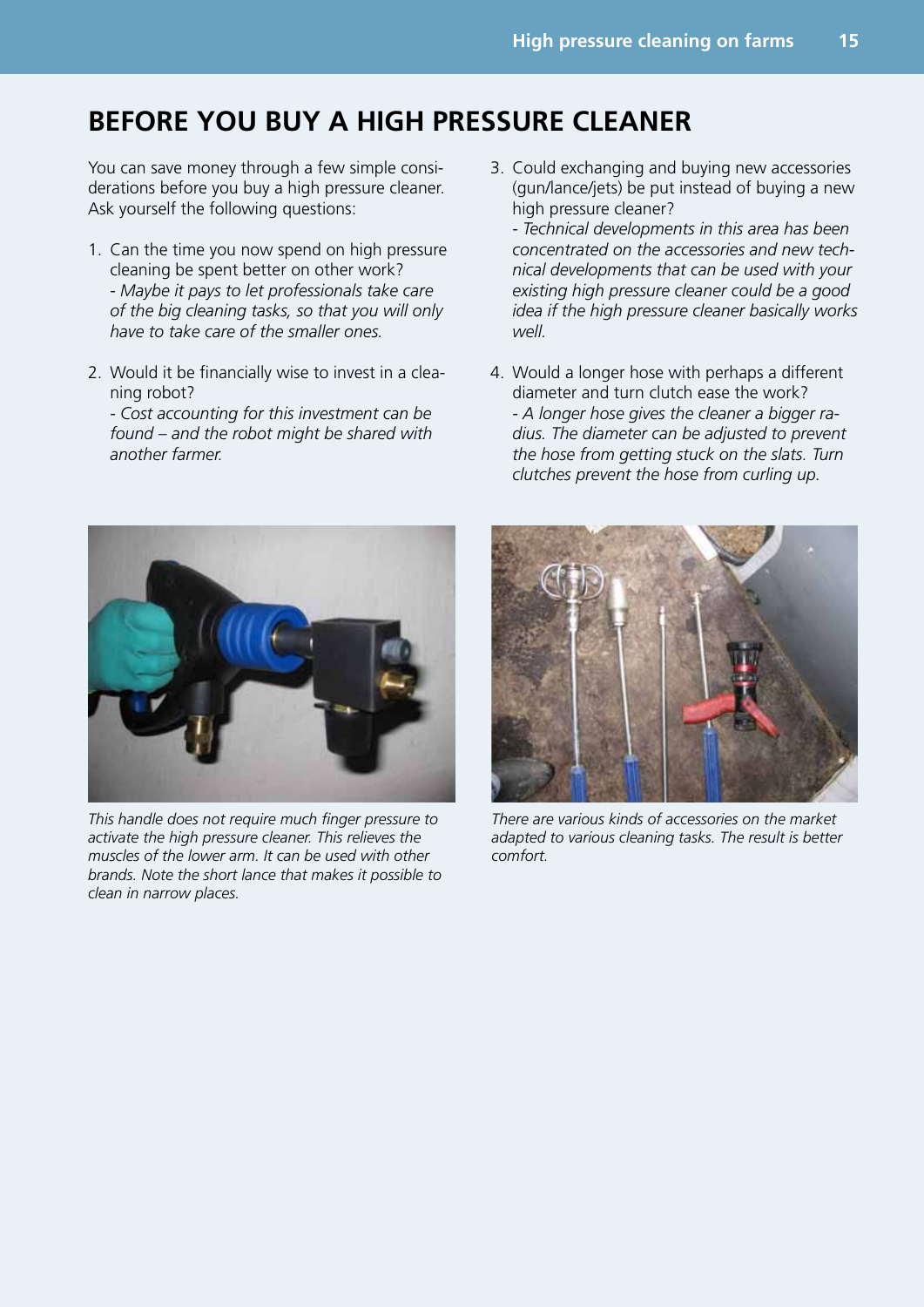# **When you buy a high pressure cleaner**

As owner of a high pressure cleaner you have the responsibility for how it is used – this includes the accessories. This means that you must:

- Make sure that the right type of high pressure cleaner and accessories are used for the task in hand.
- Make sure that the high pressure cleaner is used correctly.
- Maintain the equipment in order to make sure that it is always safe to use, clean and repair.

You can take on this responsibility check the following in connection with the purchase:

- Is the high pressure cleaner CE-marked?
- Do the instructions show the uses the high pressure cleaner is constructed for and which it is not constructed for?
- Do the instructions inform about all risks and are there any instructions for how to avoid these?
- Are the instructions sufficient: correct assembling, installation, start procedure, use, adjusting, cleaning, maintenance and repair?
- Do they include data on noise and vibrations in relation to marginal values?
- Are the instructions in Danish?
- Are all warning signs visible and easy to understand?

Apart from a "yes" to these questions you should make the supplier demonstrate how all safety precautions work. If you find a breach in safety you must inform the supplier fast.

Perform an unbiased study of the high pressure cleaners on the market before you decide. Don't let your heart or your purse make the choice for you. Prioritize safety and comfort.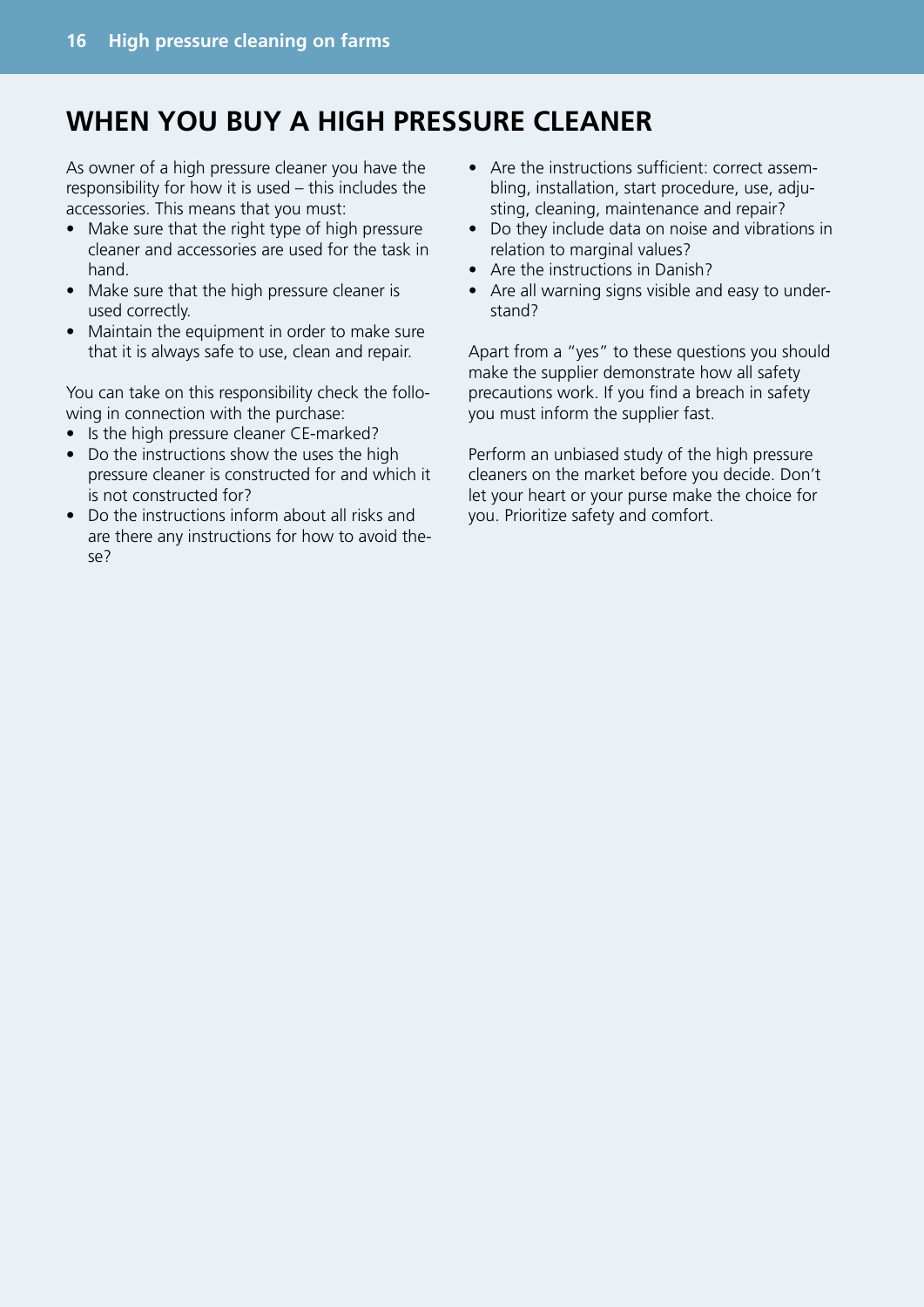### **Comparison between the working environment factors of different high pressure cleaners**

|                                                                                                                   | An example                                              | Company:<br>Model: | Company:<br>Model: | Company:<br>Model: |  |
|-------------------------------------------------------------------------------------------------------------------|---------------------------------------------------------|--------------------|--------------------|--------------------|--|
| Max pressure, bar.                                                                                                | 200 bar                                                 |                    |                    |                    |  |
| Max amount of water per minute                                                                                    | 40 l pr. minute                                         |                    |                    |                    |  |
| Is the water led directly to the lance or<br>through the pistol?                                                  | Directly to the lance                                   |                    |                    |                    |  |
| The motor rotations are increased gradually<br>so the recoil is low from the out start?                           | Yes                                                     |                    |                    |                    |  |
| Variable adjustment of the amount of<br>water on the lance?                                                       | Yes                                                     |                    |                    |                    |  |
| Variable adjustment of the work<br>pressure on the lance?                                                         | Yes                                                     |                    |                    |                    |  |
| Chemicals are only absorbed<br>in low pressure mode?                                                              | Yes                                                     |                    |                    |                    |  |
| Can extra and varied lances be purchased?                                                                         | Yes, different<br>lengths, angles,<br>single and double |                    |                    |                    |  |
| Is the gun pressure relieved so the<br>safety clutch is easy to hold?                                             | Yes                                                     |                    |                    |                    |  |
| Is a heat exchanger included in order<br>to ensure that washing at 30°C can take place? Yes                       |                                                         |                    |                    |                    |  |
| Can special lances for cleaning feed pipes,<br>ceilings and ventilation be purchased?                             | $Yes - for pipes$                                       |                    |                    |                    |  |
| Is the protective shield (handle and 1-2 m hose)<br>effective at the pressure level where the work<br>takes place | Yes                                                     |                    |                    |                    |  |
| The size of the high pressure cleaner<br>- can it get through doors and corridors?                                | Yes                                                     |                    |                    |                    |  |
| Other important factors                                                                                           | The company provides<br>a good service                  |                    |                    |                    |  |
| Price excluding VAT                                                                                               |                                                         |                    |                    |                    |  |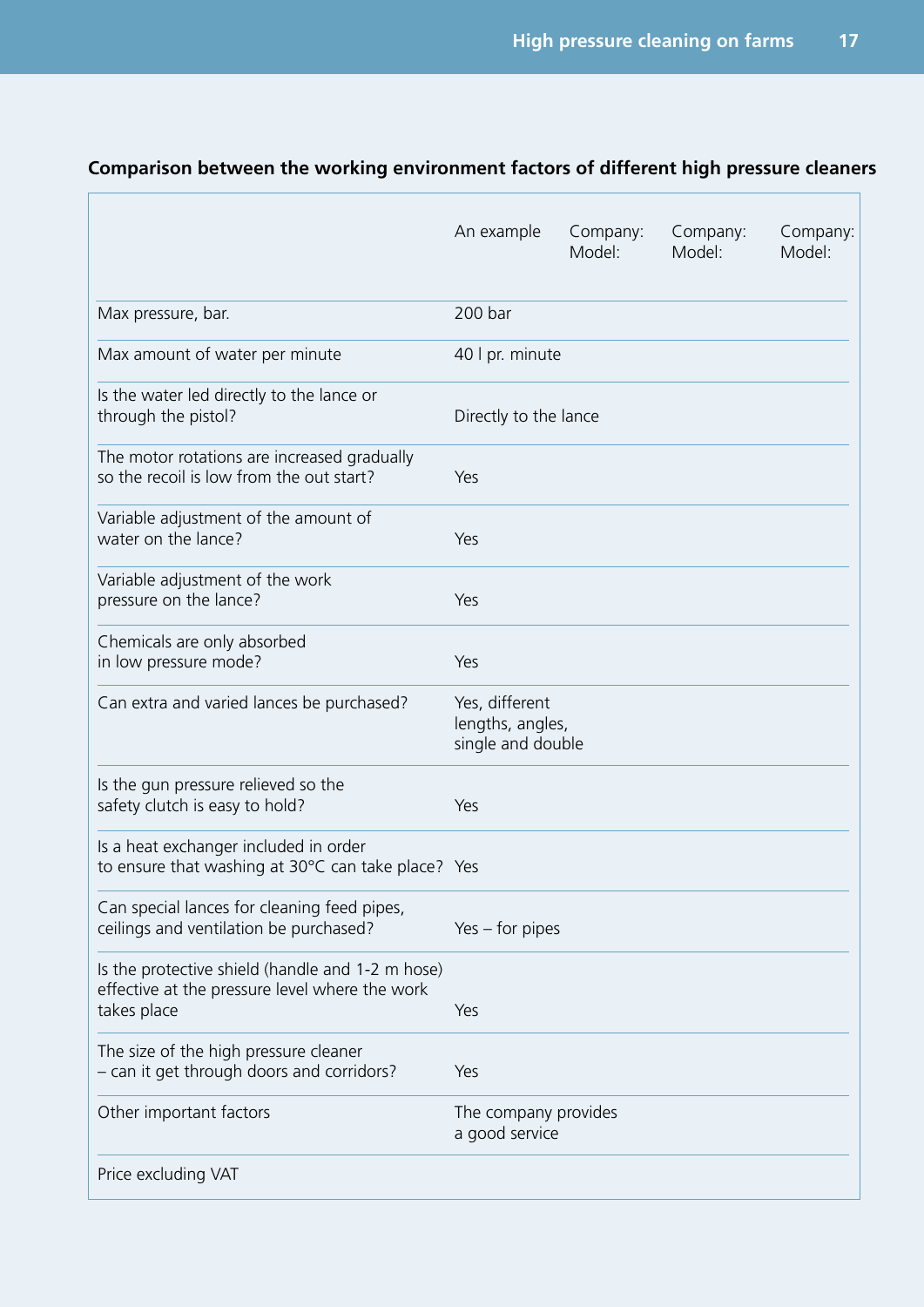## **More knowledge**

www.agrinoise.com

This guide has been written on the basis of tests, surveys and Danish legislation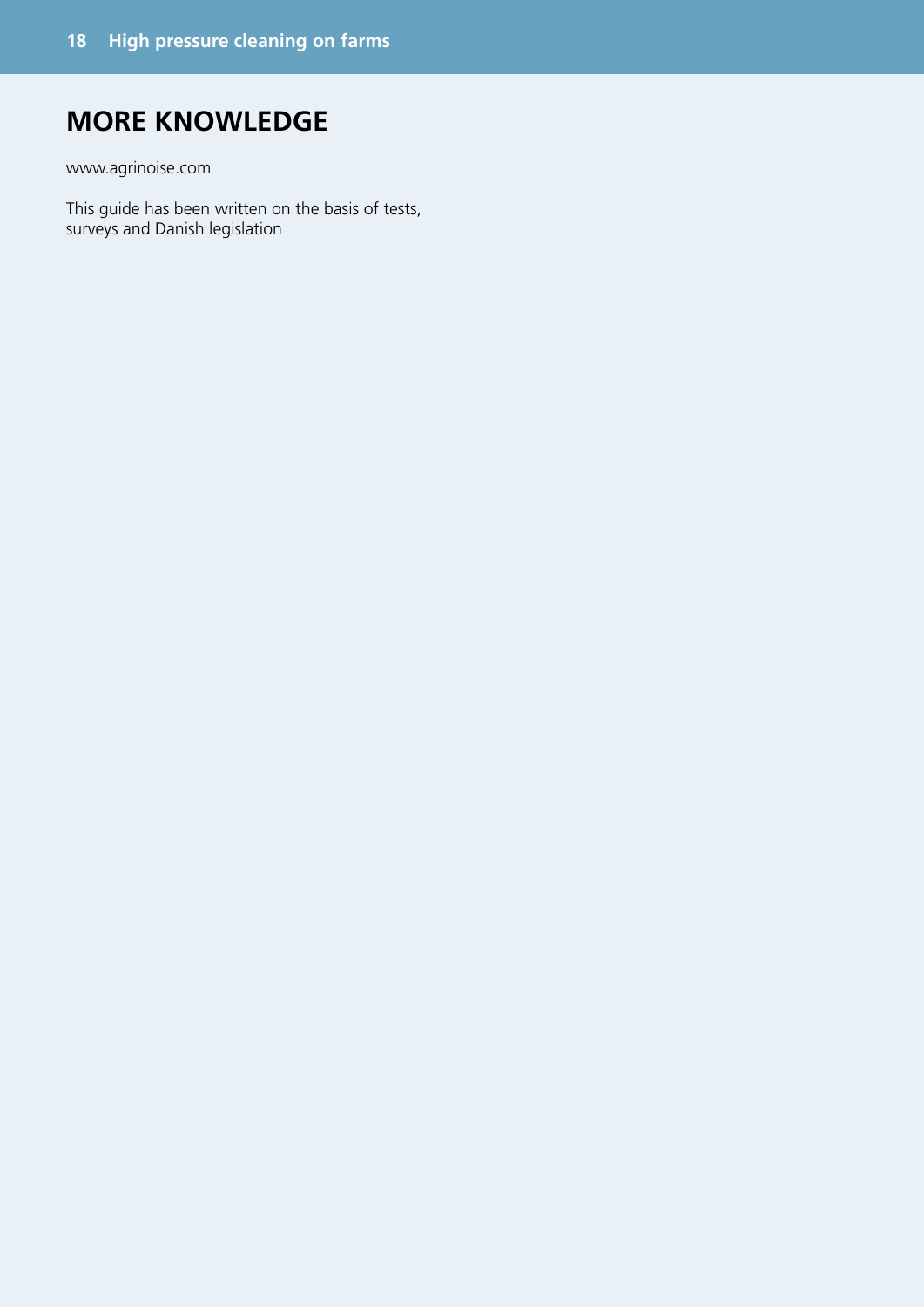